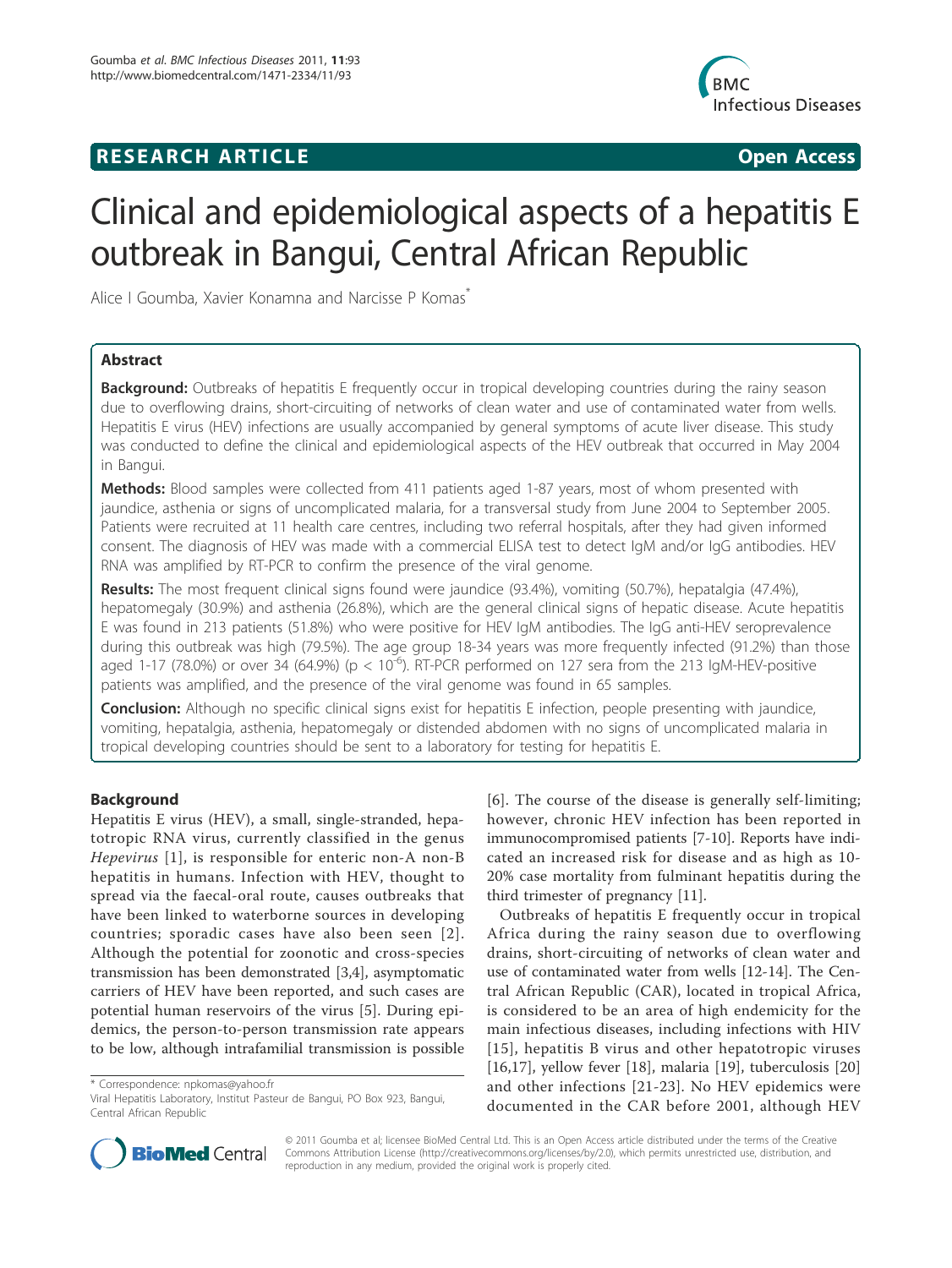antibodies were detected in 24% of young sexually active adults [24]. The first outbreak of this disease in the CAR was reported in 2001 [25,26], and a further outbreak occurred in 2004.

In order to improve the diagnosis of hepatitis E in CAR, the aim of this study was to determine the clinical and epidemiological characteristics of HEV infection during the outbreak in Bangui.

# Methods

# Study population

One month after the beginning of the 2004 outbreak, 411 patients residing in or around Bangui, aged 1-87 years (average age,  $27.9 \pm 5.1$ ), were clinically examined by physicians in 11 health care centres, including two national referral hospitals, and completed a questionnaire to provide sociodemographic information, including gender, age and place of residence (district in Bangui). During standard clinical screening, all persons enrolled in the study were also questioned about their history of symptomatic hepatitis. The main criteria for inclusion in the study were gastrointestinal complaints and fever, leading to a clinical diagnosis of malaria with ineffective malaria treatment. Other inclusion criteria were jaundice, anorexia, diarrhoea, nausea or severe asthenia. Individuals should also have had no history of exposure to blood, such as transfusion.

Informed consent was obtained from all patients included in the study. For those under 18, parental consent was obtained. Each participant or parent was informed of the results of the serology. The study was approved by the Medical Committee of the Institut Pasteur in Paris (France) because of, until the third trimester of 2006, the Central African Republic did not have his own Ethics Committee. Before that time, all the research projects at the Institut Pasteur de Bangui (which is related to Institut Pasteur in Paris, France) were submitted to the Ethics Committee of the Institut Pasteur in Paris (France). Once ethical approval was received, administrative authorization was obtained from the Ministry of the Public Health of the Central African Republic.

# Clinical observations

Patients were examined for jaundice, hepatalgia, vomiting, asthenia, fever, arthralgia, abdominal pain, nausea, anorexia, diarrhoea or headache. They were then examined physically for hepatomegaly, distended abdomen, splenomegaly, oedema of lower limbs, encephalopathy or deterioration of general condition. Physicians could also report any clinical observation not listed in the questionnaire.

#### Specimen collection

Blood and stool samples were collected from patients who fulfilled the inclusion criteria over 16 months between June 2004 and September 2005.

#### Biological testing

A diagnosis of acute hepatitis E was based on serology. IgM and IgG HEV were detected with a commercial ELISA assay (Bioelisa, Biokit, Spain). Amplification of HEV RNA by RT-PCR was performed to confirm a recent HEV infection. Serum samples were also analysed for AST and ALT. Malaria, hepatitis B and C, and yellow fever were ruled out.

### Statistical analysis

Epi-Info Version 2000 (CDC, USA & WHO, Geneva, Switzerland) software was used to analyse data on prevalence, with 95% confidence intervals, and the chisquare test was used for the comparison of variables and associations with HEV positivity. Statistical significance was assumed at  $p < 0.05$ .

### Results

The sex ratio was of  $1$  (1:1) with 50.9% males (209) and 49.1% females (202). Serology results showed that more males were infected during the outbreak than females. IgM anti-HEV antibodies, which predominate in the primary immune response and define acute infection, were detected in the sera of 118 men (56.4%) and 95 women (47.0%). The observed difference was not significant. However, males had a higher IgG anti-HEV seroprevalence (85.1%) than females (73.8%), and the risk for infection was clearly higher in males than females (OR 2.04; 95% CI 1.21-3.45;  $p < 0.005$ ) during the period of study.

Table 1 shows the distribution of HEV serology (IgM and IgG) according to age. The age group 18-34 years were more frequently IgM-HEV positive than the other age groups (1-17 and  $> 34$  years) ( $p < 0.001$ ).

Amplification by RT-PCR of 127 serum and 25 stool samples positive for IgM-HEV antibody showed that 50 sera and 24 stool samples were positive, indicating that the viral genome was present.

More than 80% of patients with positive IgM anti-HEV antibody had higher ALT (82.1%) and AST (86.8%) values than normal.

The clinical features observed in patients positive for IgM-HEV are listed in Table 2. Although no specific symptoms were reported during the outbreak, jaundice

Table 1 Distribution of 411 patients according to serology during the outbreak of hepatitis E in Bangui in 2004

| Age (years) | $IgM$ positive $(\%)$ | IgG positive (%) | Total       |
|-------------|-----------------------|------------------|-------------|
| $1 - 17$    | 28 (56.0)             | 39 (78.0)        | 50 (12.2%)  |
| 18-34       | 126(61.7)             | 186 (91.2)       | 204 (49.6%) |
| > 34        | 59 (37.6)             | 102 (64.9)       | 157 (38.2%) |
| Total       | 213 (51.8%)           | 327 (79.5%)      | 411         |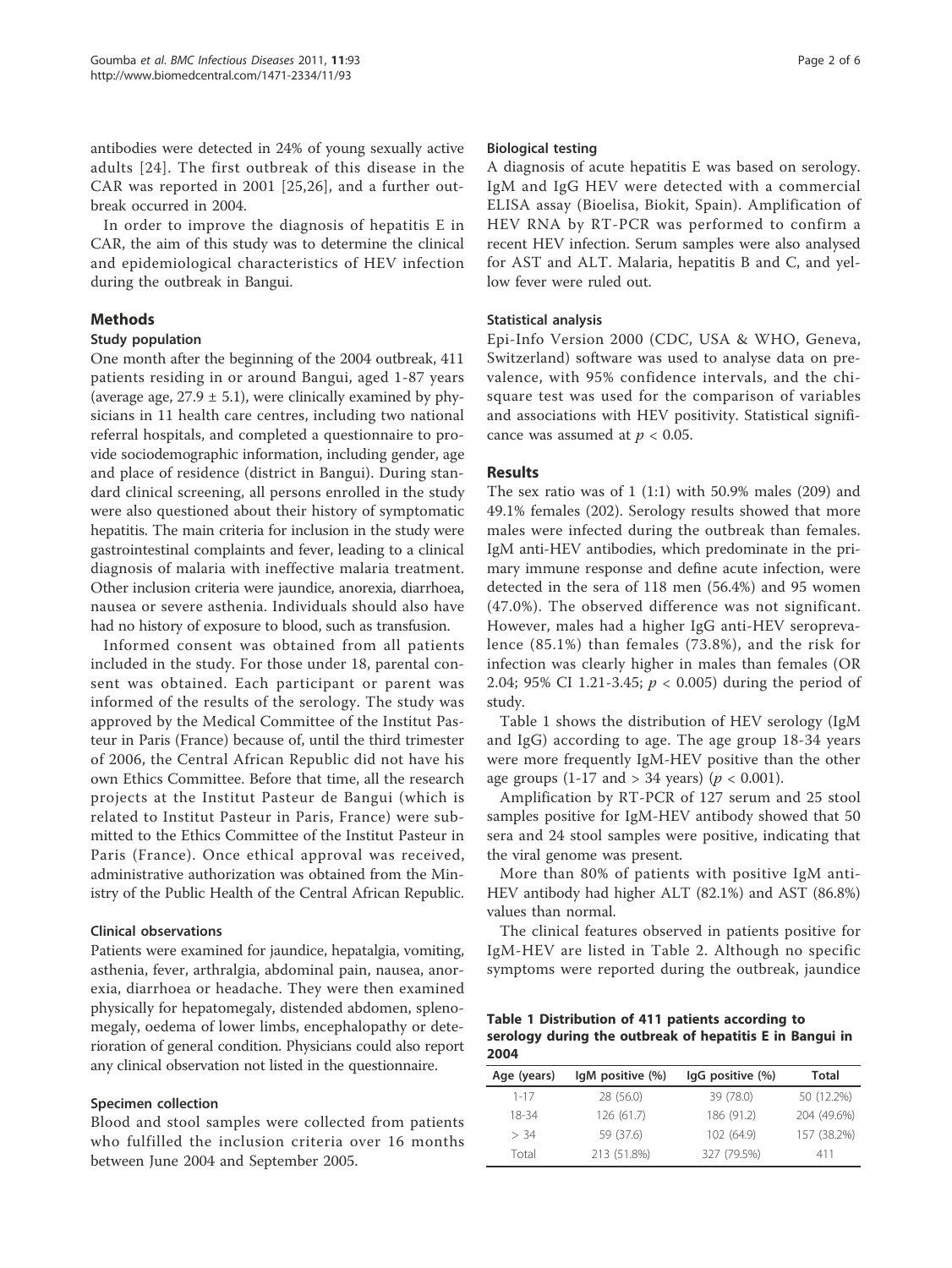Table 2 Clinical features in 411 patients clinically examined during the outbreak of hepatitis E in Bangui in 2004

| <b>Clinical characteristics</b>                | Positive IgM-HEV ( $n = 213$ ) |  |
|------------------------------------------------|--------------------------------|--|
| Clinical signs                                 |                                |  |
| Jaundice ( $n = 353$ )                         | 199 (93.4%)                    |  |
| Vomiting ( $n = 213$ )                         | 108 (50.7%)                    |  |
| Hepatalgia ( $n = 212$ )                       | 101 (47.4%)                    |  |
| Hepatomegaly ( $n = 142$ )                     | 66 (30.9%)                     |  |
| Fever ( $n = 56$ )                             | 31 (14.5%)                     |  |
| Abdominal pain ( $n = 18$ )                    | $9(4.2\%)$                     |  |
| Dark urine ( $n = 16$ )                        | 8 (3.7%)                       |  |
| Nausea ( $n = 11$ )                            | 7(3.3%)                        |  |
| Itching ( $n = 9$ )                            | 6(2.8%)                        |  |
| Encephalopathy ( $n = 10$ )                    | 5(2.3%)                        |  |
| Myalgia ( $n = 3$ )                            | $3(1.4\%)$                     |  |
| Hemorrhage ( $n = 6$ )                         | $1(0.5\%)$                     |  |
| Discolored stools ( $n = 4$ )                  | $1(0.5\%)$                     |  |
| Clinical symptoms                              |                                |  |
| Asthenia ( $n = 84$ )                          | 57 (26.8%)                     |  |
| Distended abdomen ( $n = 64$ )                 | 31 (14.5%)                     |  |
| Epigastralgia ( $n = 19$ )                     | 12 (5.6%)                      |  |
| Arthralgia ( $n = 19$ )                        | 11 (5.2%)                      |  |
| Anorexia ( $n = 10$ )                          | 8(3.7%)                        |  |
| Limb oedema ( $n = 25$ )                       | 7(3.3%)                        |  |
| Headache ( $n = 10$ )                          | 4 (1.9%)                       |  |
| Diarrhoea ( $n = 7$ )                          | 4 (1.9%)                       |  |
| Ascites ( $n = 5$ )                            | $3(1.4\%)$                     |  |
| Splenomegaly ( $n = 5$ )                       | $1(0.5\%)$                     |  |
| Deterioration of general condition ( $n = 5$ ) | $\circ$                        |  |
| Cutaneous eruption ( $n = 1$ )                 | 0                              |  |

Percentages of total of positive IgM (213)

was observed in most patients (93.4%), followed by vomiting (50.7%), hepatalgia (47.4%), asthenia (26.8%) and physical signs like hepatomegaly (30.9%) and distended abdomen (14.5%).

To determine how long the infection persisted in the population, variations in IgM HEV positivity were monitored for 16 months, from June 2004, 1 month after the beginning of the outbreak, to September 2005 (Figure 1). The number of cases with IgM-HEV peaked in July 2004, September 2004 and March 2005. Between October 2004 and February 2005, between the two outbreaks, the level of infection remained constant at the background level.

In order to define the HEV-infected area, we collected blood and stools in different health care centres in the eight districts of Bangui, each of which has at least one public health care centre. As shown in Figure 2, IgM-HEV was detected in patients from almost all districts of Bangui; however, more patients in the fourth and seventh districts presented for medical examination, and



higher percentages of HEV infection were found in the seventh and eighth districts.

#### **Discussion**

During the 2004 outbreak of hepatitis E, more than 51% of patients were infected with HEV. The most frequent clinical and biological signs were jaundice, vomiting, hepatalgia, hepatomegaly, asthenia, distended abdomen, fever and high levels of transaminases. A possible limitation of this study is the wide inclusion criteria, as physicians at the health care centres could include all patients who presented with jaundice or uncomplicated malaria. It is possible that this inclusion criterion biased our



and suburbs. Black represents the total number of patients; purple shows the number of patients who were IgM-HEV antibody-positive. Patients were from all eight districts of Bangui. \*Other districts: first, second and third districts \*\*ND district: district not determined.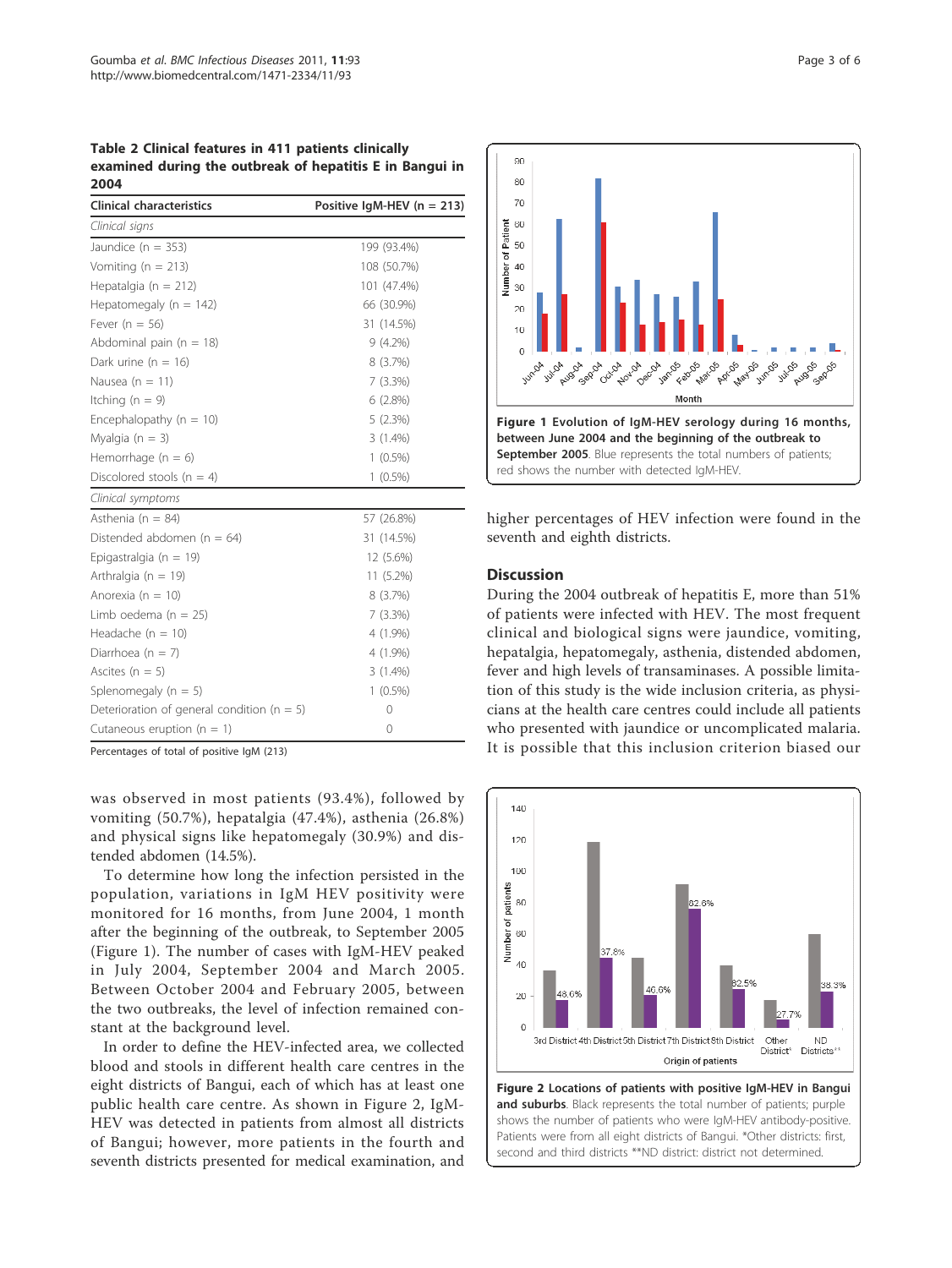study, because other patients might not have been included or did not enter the defined categories. Nevertheless, the rate of IgM-HEV obtained was very high and was in accordance with that previously reported; e.g. 42% of patients were infected at the time of an epidemic of hepatitis E in Namibia [14].

The high prevalence of jaundice among our patients may be explained by the fact that CAR patients are more aware of this sign, because it is usually related to yellow fever and thus requires urgent medical examination. A study conducted in Pakistan [27] also showed that jaundice was present in almost all patients with HEV IgM positive serology. This sign was also found in 10 IgM-HEV-positive patients in Nigeria [28]. Our study shows, however, that the presence of jaundice cannot confirm HEV infection, and vomiting, hepatalgia, asthenia, fever, elevated ALT levels and hepatomegaly, distended abdomen and fever must also be present [29]. As previously reported [30], we also found that adolescents and young adults were preferentially infected by HEV during the epidemic. This observation suggests that active people are more readily in contact with the virus, especially in tropical developing countries. In these countries, many people are farmers, who may be a source of contamination by HEV, because poultry and swine farmers, other professionals with an occupational activity related to farming and veterinarians are occupational risk groups and are more heavily exposed to HEV than other professions [31-35].

Biochemical determination of hepatic cytolysis by the detection of high levels of transaminases is an important parameter in the control of liver disease. In our study, the level of transaminases was four to five times higher than normal in more than three quarters of the infected patients. This confirms the presence of hepatic cytolysis, which usually accompanies infection with hepatitis viruses [36]. RT-PCR was not positive in all cases with IgM HEV, confirming that detection of the viral genome is generally difficult after the beginning of symptoms during epidemics of hepatitis E [37]. Our results could not formally link HEV infection to transaminases, because of the prevalence of many other infectious diseases, including other types of hepatitis, yellow fever and malaria, which may also increase hepatic enzymes [38].

The main inclusions occurred in July and September 2004 and March 2005, which correspond to the peaks of infection and were linked to positive IgM-HEV serology. In Bangui, the rainy season starts in May and finishes in December, and a recrudescence of cases of acute hepatitis E is observed during that period in tropical countries, due to overflowing drains and short-circuiting of networks of clean water and structures for purifying wastewater. The level of endemicity results in high IgG antiHEV seroprevalences. As there is generally a single source of contamination, generally from water, epidemics of hepatitis E are characterized by spectacular numbers of infected people [37,39,40]. The lack of samples during August was probably related to the absence of health professionals, who take their annual vacation at this time. The outbreak may therefore have peaked during August, and the peak observed in September might be only the downward part of the curve of infection. The period between October 2004 and February 2005 represents the inter-epidemic season. Asymptomatic excretion of HEV particles in the stools and the environmental reservoir of the HEV may explain the background noise observed and circulation of the virus.

Most patients came from the fourth and seventh districts of Bangui, but more cases of HEV infection were detected in patients living in the seventh and eighth districts. As the disease is related to exposure to faeces, hepatitis E is endemo-epidemic in areas where collective hygiene is badly monitored [3]. During epidemics, ingestion of viral particles by consumption of contaminated water is the principal mode of transmission, and more rarely by food soiled by human excreta. The seventh and eighth districts often have problems of overflowing drains and short-circuiting of networks of clean water and of structures to purify wastewater. Latrines are built close to wells, and water is usually used without treatment. All these insalubrities might explain the presence of the virus and the high rate of infection of the population in these two districts. Further, larger studies are necessary to determine the distribution of HEV in the districts of Bangui and to investigate the sources of the frequent outbreaks of HEV in this city since the first outbreak described in the suburbs in 2001 [25,26].

# Conclusion

This study shows that there are no specific clinical or physical symptoms that might allow clinicians to diagnose hepatitis E. The clinical signs, dominated by jaundice, vomiting, hepatalgia and asthenia, are not specific to HEV infection, but could orient the clinician in the event of an association with an evocative epidemiological context. In order to avoid repetitive outbreaks and epidemics of hepatitis E in Bangui, it would be desirable to reinforce the preventive measures of individual and collective hygiene and to set up a monitoring system for this pathology.

#### Abbreviations

ALT: Alanine aminotransferase; AST: aspartate aminotransferase; CAR: Central African Republic; CDC: Centers for Disease Control and Prevention; HEV: hepatitis E virus; IgM: immunoglobulin class M; IgG: immunoglobulin class G; RNA: ribonucleic acid; RT-PCR: reverse transcriptase polymerase chain reaction assay; USA: United States of America; WHO: World Health Organization.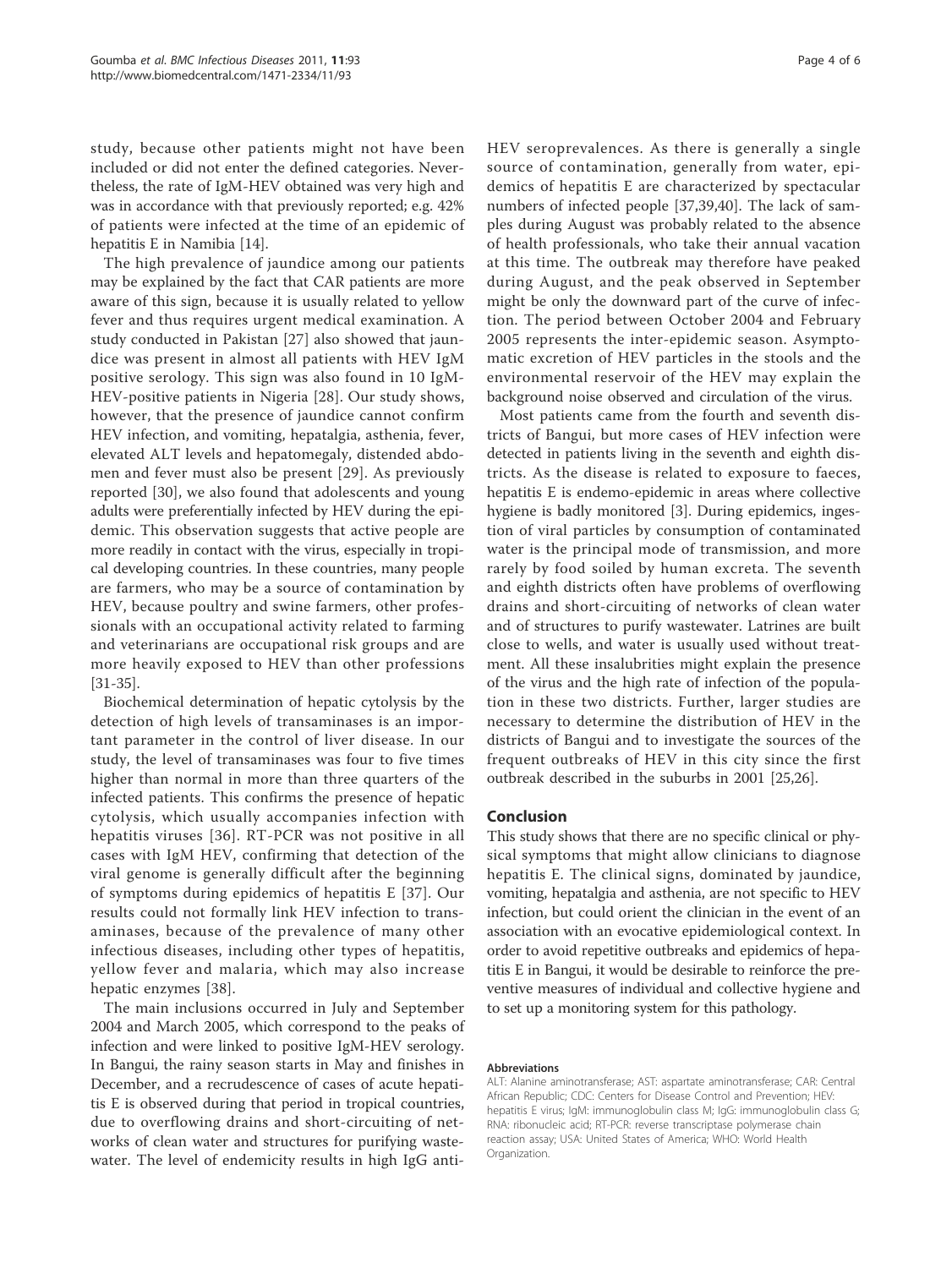#### Acknowledgements

The authors wish to thank Dr Elisabeth Heseltine, Dr Mirdad Kazanji and all the scientific team of the Institut Pasteur de Bangui for participating in critical reading of the manuscript, and Dr Elisabeth Heseltine for her help in revising the written English. We are also thankful to Dr Alexandre Manirakiza for his help in the statistical analysis; to the Hôpital Communautaire, Hôpital de l'Amitié, Centre de Santé Saint Paul, Centre de Santé de Ouango, Centre de Santé Saint Paul, Centre de Santé de Gobongo, Centre de Santé de Boy-Rabe, Centre de Santé de Begoua, Centre de Santé de Bimbo, Centre de Santé de Petevo and Centre de Santé de Cattin for their help in collecting blood samples. Financial assistance from the Institut Pasteur de Bangui is gratefully acknowledged.

#### Authors' contributions

AIG, an MD in training at Institut Pasteur de Bangui, participated in the design of the study, examined the patients and also participated in interpretation of the data; XK carried out the immunoassays; NPK conceived of and designed the study, directed its implementation, interpreted data and drafted the manuscript. All authors read and approved the final manuscript.

#### Competing interests

The authors declare that they have no competing interests.

Received: 4 November 2010 Accepted: 14 April 2011 Published: 14 April 2011

#### References

- 1. Purcell RH, Emerson SU: Hepatitis E: an emerging awareness of an old disease. *J Hepatol* 2008, 48:494-503.
- Okamoto H: Genetic variability and evolution of hepatitis E virus. Virus Res 2007, 127:216-228.
- 3. Mushahwar IK: Hepatitis E virus: molecular virology, clinical features, diagnosis, transmission, epidemiology, and prevention. J Med Virol 2008, 80:646-658.
- 4. Tei S, Kitajima N, Takahashi K, Mishiro S: Zoonotic transmission of hepatitis E virus from deer to human beings. Lancet 2003, 362:371-373.
- 5. Shukla P, Chauhan UK, Naik S, Anderson D, Aggarwal R: Hepatitis E virus infection among animals in northen India: an unlikely source of human disease. J Viral Hepat 2007, 14:310-317.
- 6. Ducancelle A, Payan C, Nicand E, Le Guillou H, Calès P, Lunel-Fabiani F: Intrafamilial hepatitis E in France. J Clin Virol 2007, 39:51-53.
- 7. Norder H, Sundqvist L, Magnusson L, Østergaard Breum S, Löfdahl M, Larsen LE, Hjulsager CK, Magnius L, Böttiger BE, Widén F: Endemic hepatitis E in two Nordic countries. Euro Surveill 2009, , 19: 14.
- 8. Haagsma EB, van den Berg AP, Porte RJ, Benne CA, Vennema H, Reimerink JH, Koopmans MP: Chronic hepatitis E virus infection in liver transplant recepients. Liver Transpl 2008, 14:547-553.
- 9. Kamar N, Mansuy JM, Cointault O, Selves J, Abravanel F, Danjoux M, Otal P, Esposito L, Durand D, Izopet J, Rostaing L: Hepatitis E virus-related cirrhosis in kidney- and kidney-pancreas-transplant recipients. Am J Transplant 2008, 8:1744-1748.
- 10. Kamar N, Selves J, Mansuy JM, Ouezzani L, Peron JM, Guitard J, Cointault O, Esposito L, Abravanel F, Danjoux M, Durand D, Vinel JP, Izopet J, Rostaing L: Hepatitis E virus and chronic hepatitis in organ-transplant recipients.  $N$ Engl J Med 2008, 358:811-817.
- 11. Jilani N, Das BC, Husain SA, Baweja UK, Chattopadhya D, Gupta RK, Sardan S, Kar P: Hepatitis E virus infection and fulminant hepatic failure during pregnancy. J Gastroenterol Hepatol 2007, 22:676-682.
- 12. Coursaget P, Buisson Y, N'Gawara MN, van Cuyck-Gandre H, Roue R: Role of hepatitis E virus in sporadic cases of acute and fulminant hepatitis in an endemic area (Chad). Am J Trop Med Hyg 1998, 58:330-334.
- 13. Fix AD, Abdel-Hamid M, Purcell RH, Shehata M, Abdel-Aziz F, Mikhail N, Sebai H, Nafeh M, Habib M, Arthur RR, Emerson SU, Strickland GT: Prevalence of antibodies to hepatitis E in two rural Egyptian communities. Am J Trop Med Hyg 2000, 62:519-523.
- 14. Isaacson M, Frean J, He J, Seriwatana J, Innis BL: An outbreak of hepatitis E in northern Namibia, 1983. Am J Trop Med Hyg 2000, 62:619-625.
- 15. Matsika-Claquin MD, Massanga M, Ménard D, Mazi-Nzapako J, Ténegbia JP, Mandeng MJ, Willybiro-Sacko J, Fontanet A, Talarmin A: HIV epidemic in

Central African Republic: high prevalence rates in both rural and urban areas. J Med Virol 2004, 72(3):358-62.

- 16. Komas NP, Baï-Sepou S, Manirakiza A, Léal J, Béré A, Le Faou A: The prevalence of hepatitis B virus markers in a cohort of students in Bangui, Central African Republic. BMC Infect Dis 2010, 10:226.
- 17. Njouom R, Frost E, Deslandes S, Mamadou-Yaya F, Labbé AC, Pouillot R, Mbélesso P, Mbadingai S, Rousset D, Pépin J: Predominance of hepatitis C virus genotype 4 infection and rapid transmission between 1935 and 1965 in the Central African Republic. J Gen Virol 2009, 90(Pt 10):2452-2456.
- 18. Sall AA, Faye O, Diallo M, Firth C, Kitchen A, Holmes EC: Yellow fever virus exhibits slower evolutionary dynamics than dengue virus. J Virol 2010, 84(2):765-72.
- 19. Dolmazon V, Matsika-Claquin MD, Manirakiza A, Yapou F, Nambot M, Menard D: Genetic diversity and genotype multiplicity of Plasmodium falciparum infections in symptomatic individuals living in Bangui (CAR). Acta Trop 2008, 107(1):37-42.
- 20. Garin B, Glaziou P, Kassa-Kelembho E, Yassibanda S, Mbelesso P, Morvan J: High mortality rates among patients with tuberculosis in Bangui, Central African Republic. Lancet 1997, 350(9087):1298.
- 21. Kassa-Kelembho E, Mbolidi CD, Service YB, Morvan J, Minssart P: Bacteremia in adults admitted to the Department of Medicine of Bangui Community Hospital (Central African Republic). Acta Trop 2003, 89(1):67-72.
- 22. Judde JG, Lacoste V, Brière J, Kassa-Kelembho E, Clyti E, Couppié P, Buchrieser C, Tulliez M, Morvan J, Gessain A: Monoclonality or oligoclonality of human herpesvirus 8 terminal repeat sequences in Kaposi's sarcoma and other diseases. J Natl Cancer Inst 2000, 92(9):729-36.
- 23. Smith DH, Pepin J, Stich AH: Human African trypanosomiasis: an emerging public health crisis. Br Med Bull 1998, 54(2):341-55.
- 24. Pawlotsky JM, Bélec L, Grésenguet G, Deforges L, Bouvier M, Duval J, Dhumeaux D: High prevalence of hepatitis B, C, and E markers in young sexually active adults from the Central African Republic. J Med Virol 1995, 46:269-273.
- 25. Goumba CM, Yandoko-Nakouné ER, Komas NP: A fatal case of acute hepatitis E among pregnant women, Central African Republic. BMC Res Notes 2010, 3:103.
- 26. Escriba JM, Nakouné E, Recio C, Massamba PM, Matsika-Claquin MD, Goumba C, Rose AM, Nicand E, Garcia E, Leklegban C, Koffi B: Hepatitis E, Central African Republic. Emerg Infect Dis 2008, 14:681-683.
- 27. Saeddi MI, Mahmood K, Amanullah , Ziauddin M, Ilyas N, Zarif M: Frequency and clinical course of hepatitis E in tertiary care hospitals. J Coll Physicians Surg Pak 2004, 14:527-529.
- 28. Buisson Y, Grandadam M, Nicand E, Cheval P, van Cuyck-Gandre H, Innis B, Rehel P, Coursaget P, Teyssou R, Tsarev S: Identification of a novel hepatitis E virus in Nigeria. J Gen Virol 2000, 81(Pt4):903-909
- 29. Smith JL: A review of hepatitis E virus. J Food Prot 2001, 64:572-586.
- 30. Chandra V, Taneja S, Kalia M, Jameel S: Molecular biology and pathogenesis of hepatitis E virus. J Biosci 2008, 33:451-464
- 31. Lewis HC, Wichmann O, Duizer E: Transmission routes and risk factors for autochthonous hepatitis E virus infection in Europe: a systematic review. Epidemiol Infect 2010, 138:145-166.
- 32. Pourpongporn P, Samransurp K, Rojanasang P, Wiwattanakul S, Srisurapanon S: The prevalence of anti-hepatitis E in occupational risk groups. J Med Ass Thai 2009, 92(Suppl3):S38-S42.
- 33. Christensen PB, Engle RE, Hjort C, Homburg KM, Vach W, Georgsen J, Purcell RH: Time trend of the prevalence of hepatitis E antibodies among farmers and blood donors: a potential zoonosis in Denmark. Clin Infect Dis 2008, 47:1026-1031.
- 34. Olsen B, Axelsson-Olsson D, Thelin A, Weiland O: Unexpected high prevalence of IgG-antibodies to hepatitis E virus in Swedish pig farmers and controls. Scand J Infect Dis 2006, 38:55-58.
- 35. Meng XJ, Wiseman B, Elvinger F, Guenette DK, Toth TE, Engle RE, Emerson SU, Purcell RH: Prevalence of antibodies to hepatitis E virus in veterinarians working with swine and in normal blood donors in the United States and other countries. J Clin Microbiol 2002, 40:117-122.
- 36. Panda SK, Thakral D, Rehman S: Hepatitis E virus. Rev Med Virol 2007, 17:151-180.
- 37. Chandra NS, Sharma A, Malhotra B, Rai RR: Dynamics of HEV viremia, fecal shedding and its relationship with transaminases and antibody response in patients with sporadic acute hepatitis E. Virol J 2010, 7:213.